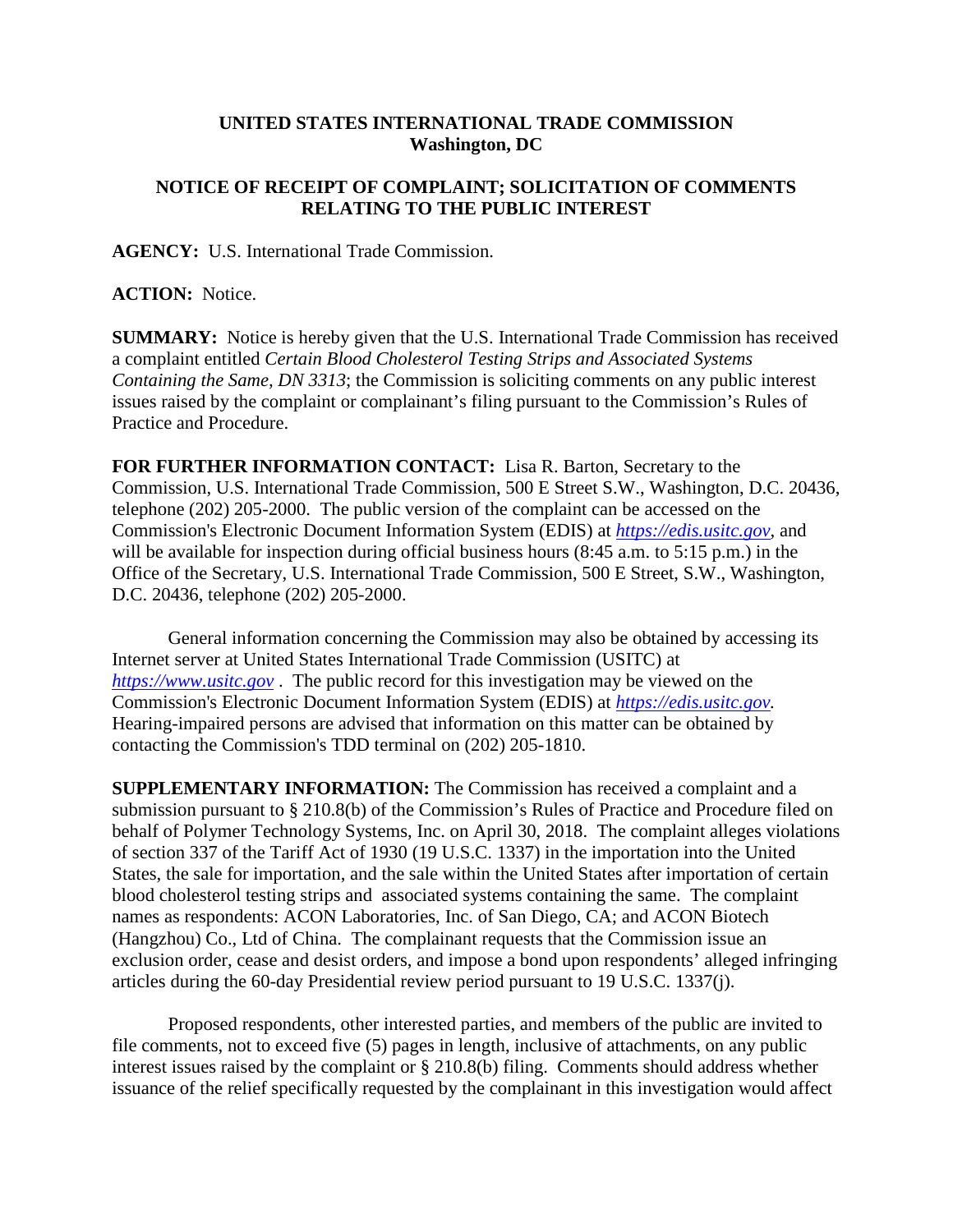the public health and welfare in the United States, competitive conditions in the United States economy, the production of like or directly competitive articles in the United States, or United States consumers.

In particular, the Commission is interested in comments that:

- (i) explain how the articles potentially subject to the requested remedial orders are used in the United States;
- (ii) identify any public health, safety, or welfare concerns in the United States relating to the requested remedial orders;
- (iii) identify like or directly competitive articles that complainant, its licensees, or third parties make in the United States which could replace the subject articles if they were to be excluded;
- (iv) indicate whether complainant, complainant's licensees, and/or third party suppliers have the capacity to replace the volume of articles potentially subject to the requested exclusion order and/or a cease and desist order within a commercially reasonable time; and
- (v) explain how the requested remedial orders would impact United States consumers.

Written submissions must be filed no later than by close of business, eight calendar days after the date of publication of this notice in the *Federal Register*. There will be further opportunities for comment on the public interest after the issuance of any final initial determination in this investigation.

Persons filing written submissions must file the original document electronically on or before the deadlines stated above and submit 8 true paper copies to the Office of the Secretary by noon the next day pursuant to § 210.4(f) of the Commission's Rules of Practice and Procedure (19 CFR 210.4(f)). Submissions should refer to the docket number ("Docket No. 3313) in a prominent place on the cover page and/or the first page. (*See* Handbook for Electonic Filing Procedures, **Electronic Filing Procedures**<sup>[1](#page-1-0)</sup>). Persons with questions regarding filing should contact the Secretary (202-205-2000).

Any person desiring to submit a document to the Commission in confidence must request confidential treatment. All such requests should be directed to the Secretary to the Commission and must include a full statement of the reasons why the Commission should grant such treatment. *See* 19 CFR 201.6. Documents for which confidential treatment by the Commission is properly sought will be treated accordingly. All such requests should be directed to the Secretary to the Commission and must include a full statement of the reasons why the Commission should grant such treatment. *See* 19 CFR 201.6. Documents for which confidential

 $\overline{a}$ 

<span id="page-1-0"></span><sup>1</sup> Handbook for Electronic Filing Procedures: *[https://www.usitc.gov/documents/handbook\\_on\\_filing\\_procedures.pdf](https://www.usitc.gov/documents/handbook_on_filing_procedures.pdf)*